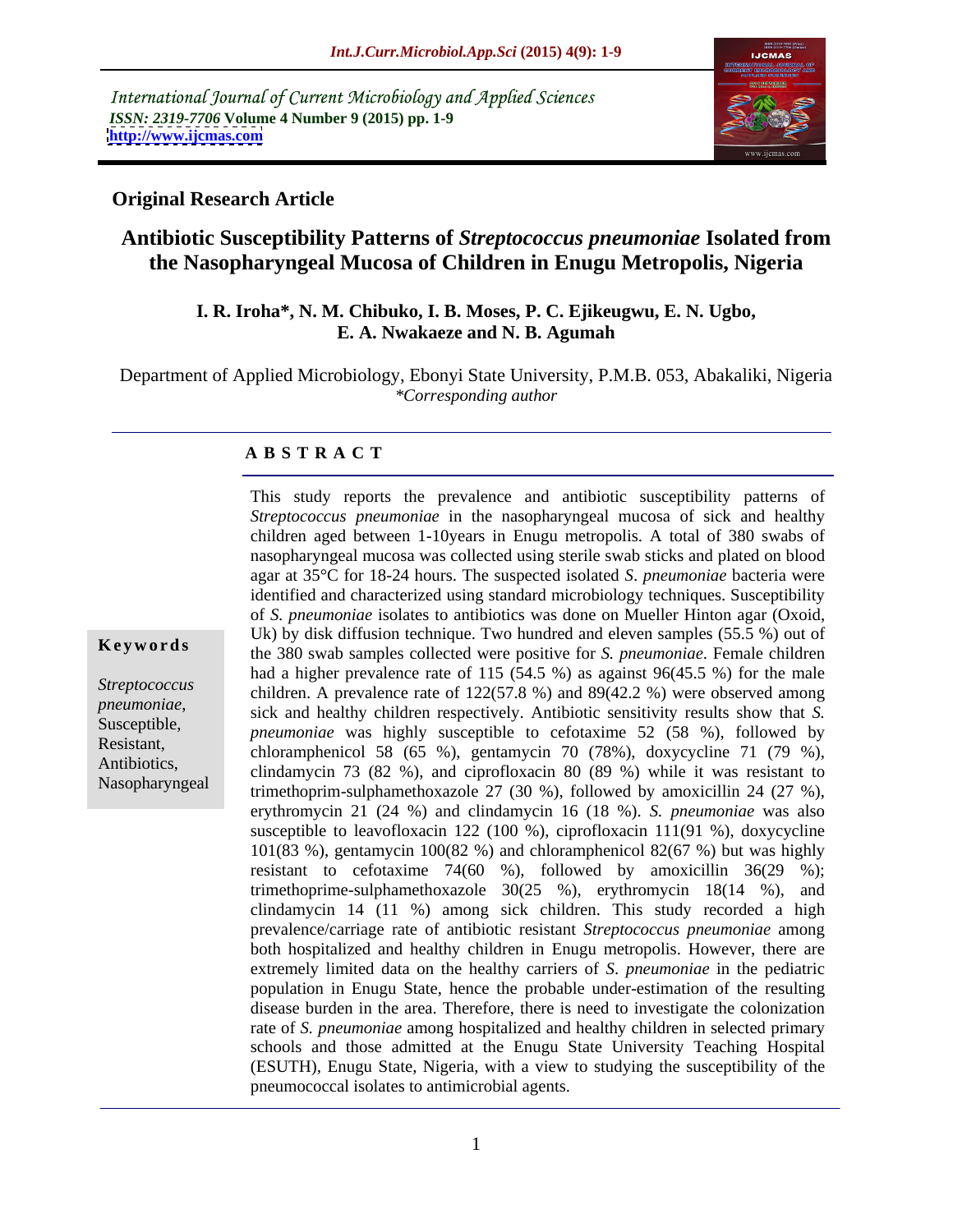*Streptococcus pneumoniae* (Pneumococcus) bacteria are lancet-shaped, Gram-positive, facultative anaerobic bacteria with more major public health problem all over the than 90 known serotypes. Streptococcus world. Resistance of Streptococcus than 90 known serotypes. *Streptococcus pneumoniae* colonize the mucosal surfaces *pneumoniae* to penicillin and other in the nasophary of human beings from antibiotics is increasing worldwide in the nasopharynx of human beings from the first day of life through transmission by (Applebaum, 2002). Many bacteria, contact with respiratory secretions, thereby including Streptococcus pneumoniae making individuals especially children healthy carriers of the bacteria. After primary colonization of the nasopharynx, they can migrate to other sites, such as decades of the 20th century were marked by middle ear, sinus, lung, blood, or an increasing resistance rate among several cerebrospinal fluid and cause damage, leading to invasive disease (Cunha, 2003). observed in Staphylococcus spp., Pneumococcus is spread by airborne droplets and is a leading cause of serious illness, including bacteremia, meningitis, pathogens in nosocomial infections. and pneumonia among children and adults worldwide (Nuorti and Whitney, 2010; of antibiotics, as well as lack of education of antibiotics, as well as lack of education of the Thiopen et al. 2011) Around 14.5 million on bacterial antibiotic resistance Thigpen *et al.*, 2011). Around 14.5 million on bacterial antibiotic resistance are episodes of severe pneumococcal disease occur annually in the world, causing 1,612,000 deaths; 825,000 of them among children under 5 years old, representing 11% of the total number of infant deaths. In the year 2000, the estimated number of serious pneumococcal diseases to occur globally was 14.5 million, leading to about 826 000 deaths in children aged one month to five years (O'Brien *et al.,* 2009).*Streptococcus pneumoniae* is the leading cause of potentially life-threatening community- *pneumoniae* isolated from nasopharynx can acquired diseases and is associated with an estimated global mortality rate that is in the same order of magnitude as that of tuberculosis (3-5 million deaths per year). source of pneumococi.<br>Pneumonia is the leading cause of death in therefore designed to Pneumonia is the leading cause of death in therefore designed to determine the children worldwide and the most important pathogen causing the disease is the bacterium *Streptococcus Pneumoniae* (the pneumococcus). Infections caused by *S. pneumoniae* including pneumonia, from selected primary schools and those meningitis, bacteremia, sinusitis and otitis

**Introduction** are extremely common, and their associated morbidity and mortality place a tremendous financial burden on the society (Hoffman *et al.,* 2005). Pneumococcal diseases are a major public health problem all over the world. Resistance of *Streptococcus pneumoniae* to penicillin and other antibiotics is increasing worldwide (Applebaum, 2002). Many bacteria, including *Streptococcus pneumoniae* (pneumococcus) have become resistant to one or more classes of antibiotics which in turn lead to treatment failures. The last two bacteria. Threat of resistance has been observed in *Staphylococcus spp*., *Enterococcus spp*., *Pseudomonas spp.* and *Enterobacteriaceae*, which are the major pathogens in nosocomial infections. Misdiagnosis and unnecessary prescription of antibiotics, as well as lack of education on bacterial antibiotic resistance are important factors in the emergence of resistance with attendant public health and economic loss consequences.

> Since it has been scientifically proven that *S. pneumoniae* is a leading cause of morbidity and mortality especially in children, the elderly and the immunocompromised, therefore, knowledge of its antimicrobial resistance is of major concern. antimicrobial resistance profile of *S.*  be used to predict antimicrobial resistance that may arise in clinically significant isolates since the nasopharynx is the primary source of pneumococi. This study is therefore designed to determine the antimicrobial susceptibility pattern and also to evaluate the colonization rate of *Streptococcus pneumoniae* in the nasopharyngeal mucosa of healthy children admitted at the Enugu State University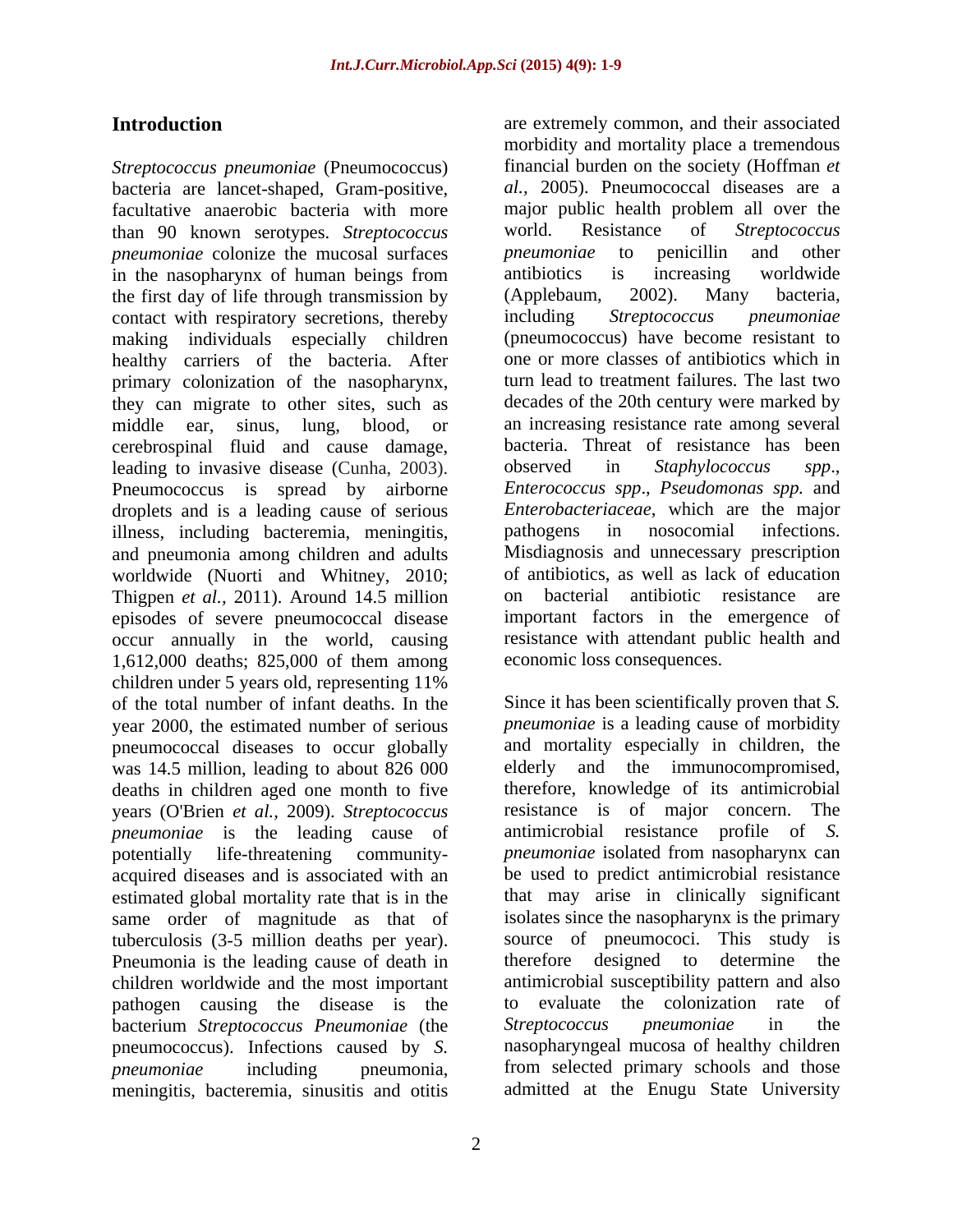**Sample collection:** Sterile swab stick was inserted into the anterior nares (nostril) of

wire loop, 3-4 pure colonies of *S.*  plate. One-half of newly prepared culture square. Optochin disc was placed in the pressed with flamed forceps so that disc inhibition of 14mm around a 6mm disc

**Bile solubility test**: Several colonies of the test organism were emulsified in a test tube<br>
Centamycin, Trimethoprim-sulpha-<br>
containing 2ml of sterile physiological methoxazole. Ciprofloxacin. Chloramcontaining 2ml of sterile physiological saline to give a turbid suspension. The phenicol, Cefotaxime, Doxycycline, observation of a gradual clearing of turbidity

Teaching Hospital (ESUTH), Enugu state. **Material and Methods** in the test tube containing sodium deoxycholate shows a positive test (Cheesbrough, 2006).

# **Disc diffusion susceptibility testing**

each participant and swept upwards the top Twenty milliliter each of molten Mueller of the nares. The procedure was repeated Hinton agar was poured aseptically into with the same swab stick in the other nares sterile Petri dishes and then allowed to gel and the swab was used to inoculate the and labeled. A sterilized wire loop was used surface of a blood agar medium forty-five to inoculate the pure culture of the organism minutes after collection. The nasal swabs on the plate of Mueller Hinton agar medium. were promptly refrigerated in cases where The surface of the medium was streaked in immediate inoculations were not possible. four directions while the plate was being **Characterization** of **isolates:** All the even distribution. With the Petri dish lid in bacterial isolates were identified using place, the surface of the Mueller Hinton agar standard microbiology techniques. medium was allowed to dry for 25 minutes. **Optochin sensitivity test:** Using inoculating antibiotic discs evenly distributed on the *pneumoniae* were selected on the blood agar disc should be about 15mm from the edge of plate was streaked in an area around 3cm to disc. After 30 minutes, the plates were upper third of the streaked area and the disc hours. A ruler was used to measure the adheres to the agar surface. The plate was on the underside of the plate. The then incubated at 35°C for 18–24 hours. interpretation as 'Sensitive' or 'Resistant' Alpha hemolysis showing a zone of was done on the basis of diameters of zones presumptively indicates the presence of *S.*  recommended by Clinical and Laboratory *pneumoniae*. Standards Institute (CLSI, 2005). The suspension of the organism was divided into amoxicillin, erythromycin and Clindamycin. two test tubes. To the first test tube, two The minimum inhibitory concentrations of drops of sodium deoxycholate reagent was the antibiotics against *S. pneumoniae* were added and mixed while two drops of sterile determined by plotting a line graph of the distilled water was added to the second test squares of the inhibition zone diameters tube. The two test tubes were left on a bench against the log of the concentrations of at 37<sup>o</sup>C for 10–15 minutes and the antibiotics used. The antilog of the intercept rotated approximately 60 degree to ensure A sterilized forceps was used to place the inoculated Mueller Hinton agar so that the the plate and not close than 25mm from disc inverted and incubated for at least 18–24 diameter of each zone of inhibition in mm of inhibition of bacterial growth as following standard antibiotic discs were used against the isolates: Leavofloxacin, Gentamycin, Trimethoprim-sulpha methoxazole, Ciprofloxacin, Chloram phenicol, Cefotaxime, Doxycycline, of the graph at the horizontal axis was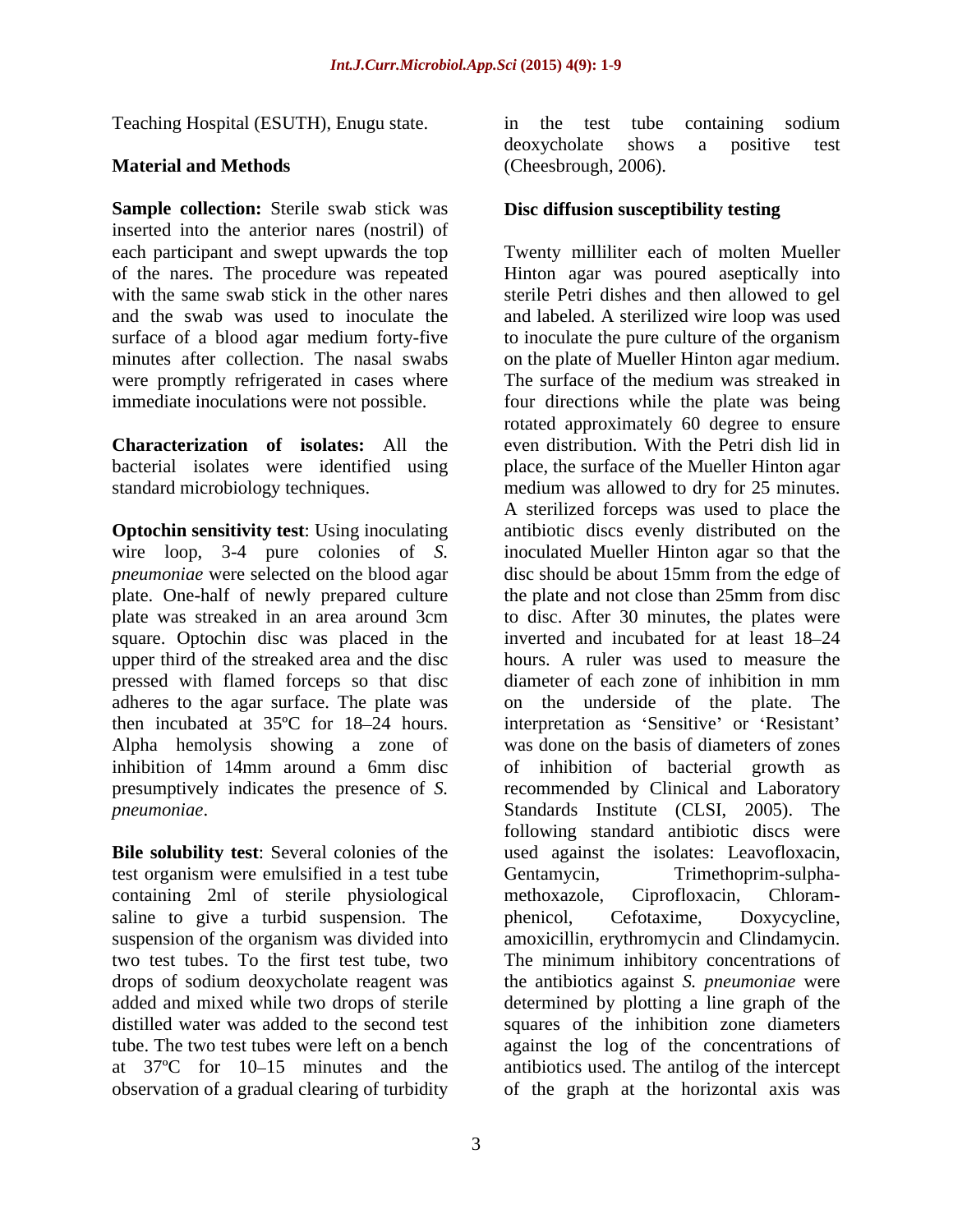both sick and healthy children in Enugu metropolis was calculated using:

Where  $n =$  number of participants that tested

# **Results and Discussion**

The widespread use of broad-spectrum antibiotics has led to the emergence of nosocomial infections caused by drug resistant microbes (Courvalin and Weber, to cefotaxime (Table 5). *S. pneumoniae* was

In this study, the carriage rate of *Streptococcus pneumoniae* among children<br>according to the gender of the participants of 98.0 % of S. *pneumoniae* according to the gender of the participants of 98.0 % of S. *pneumoniae* to was higher among the females with a leavofloxacin. percentage of 115(54.5 %) than males 96 (45.5 %). This result corroborates the findings of Lin *et al.* (2009) who observed a carriage rate of 43.5 % among healthy children and in contrast with the findings of El-Mahmood, (2010**)** and Cheng, (2003) who reported the carriage rate of *S. pneumoniae* to be 22(19.3); 28(23.7) and  $20(6.9)$  and  $27(9.2)$  in males and females respectively. The carriage rate of *S. pneumoniae* was higher among the resistance and sensitive scores of 10.81 % participants who were sick (57.8 %) whereas the rate in healthy children who participated in the study was observed and recorded as 42.8 % (Table 3). This was in agreement

obtained and recorded as the Minimum with the findings of Kandakai-Olukemi and Inhibitory Concentrations of the drugs Dido (2009) who recorded a prevalence of against the organism. 42.04 % among healthy carriers and in The colonization rate of *S. pneumoniae* (2009) who recorded a high prevalence rate isolated from the nasopharyngeal mucosa of of 82.0 % and 76.7 % among healthy and contrast with the findings of Christian *et al.* sick carriers respectively.

 $Rate = n/N \times 100/1$  recorded among children aged 1-2 years Where: was observed among children aged 9-10  $R =$  Carriage rate for the organism to carriage rate of the organism in the positive for the organism 60.9 %, 54.1 % and 49.5 % were observed N= total number of people from which among children aged 3-4, 5-6 and 7-8 years sample was collected respectively (Table 4). This is in agreement The highest prevalence rate of 70.8 % was while the lowest prevalence rate of 44.1 % suggesting age could be a determining factor nasopharynx (Table 4). Prevalence rates of with the findings of Cheng (2004).

2005; Chikere *et al.,* 2008). sensitive (60.7 %) and resistant (39.3 %) to *S. pneumoniae* isolated from sick children were susceptible (97.8 %) and resistant (2.2 %) to leavofloxacin while the organism was susceptible  $(58.4 \%)$  and resistant  $(41.6 \%)$ cefotaxime in sick children. This is in agreement with the findings of Joseph and George, (2010) who recorded susceptibility of 98.0 % of *S. pneumoniae* to leavofloxacin.

> *S. pneumoniae* isolated from the healthy children showed 89.9 % susceptibility and 10.1 % resistance values to Ciprofloxacin while *S. pneumoniae* isolated from the sick children showed 91.0 % susceptibility and 9.0 % resistance values to ciprofloxacin. This is in agreement with the findings of Kandakai-Olukemi and Dido (2009) and that of Joseph and George (2008) who observed resistance and sensitive scores of 10.81 % and 7.9 % respectively but contradicts El- Mahmood *et al.* (2009) with observations of 10.6 % susceptibility by *S. pneumoniae* to ciprofloxacin. *S. pneumoniae* isolated from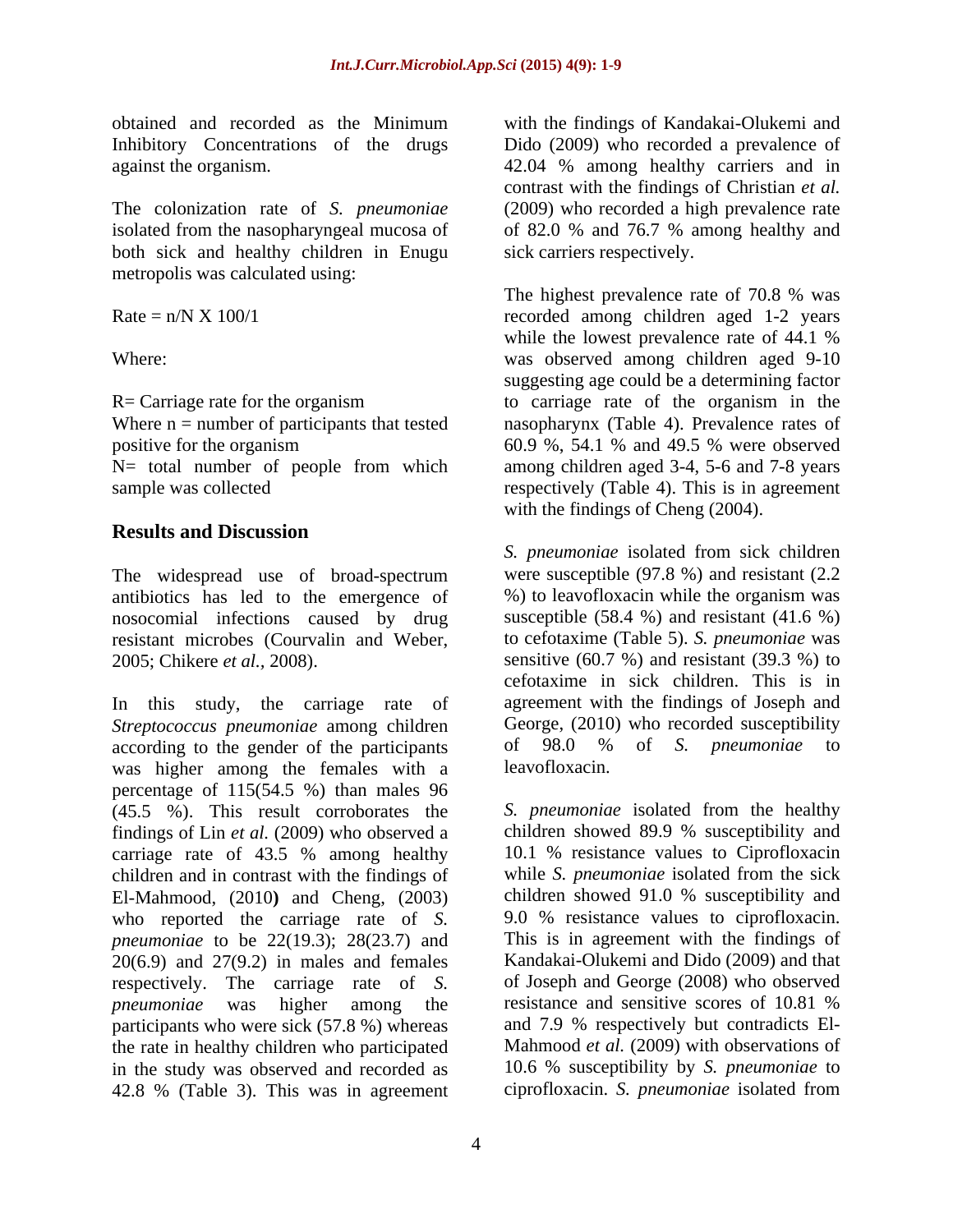were resistant (11.5 %) and susceptible (88.5

In the test of the organism against Mahmood (2009) who recorded a Chloramphenicol, it was observed that *S*. susceptibility of 7.6 % by *S. pneumoniae* to *pneumoniae* showed susceptibility and gentamycin. *S. pneumoniae* isolated from resistance of 65.2 % and 34.8 % respectively in the swab samples from healthy children susceptible (75.4 %) to Trimethoprim and susceptibility and resistance of 67.2% sulphmethoxazole while S. *pneumoniae* and 32.7 % respectively for the sick isolated from healthy children was children. This is not in concord with the susceptible (69.7 %) and resistant (30.3 %) findings of El-Mahmood *et al.* (2009) that observed a susceptibility of 4.2 % and observed a resistance of 21.6 % by *S.*  % and 17.2 % respectively among sick children. epidemiological investigations during

susceptible (85.5 %) and resistant (14.8 %). antibiotics, emerging antimicrobial This is in contrast with the findings of recorded a resistance and susceptibility of 32.43 % and 10.1 % respectively by *S.* 

*S. pneumoniae* showed susceptibility and

healthy children was resistant (18.0 %) and 70.5 % and 29.5 % to amoxicillin in sick susceptible (82.0 %) to clindamycin while *S.*  children. *S. pneumoniae* isolated from *pneumoniae* isolated from sick children healthy children was susceptibility (78.7 %) %) to clindamycin. *pneumoniae* isolated from sick children was The susceptibility and resistance patterns of to gentamycin. This corroborated the *S. pneumoniae* to the range of antibiotics findings of Kandakai-Olukemi and Dido tested in this study were higher among the (2009) who recorded a resistance of (21.62 sick children than among healthy children. %) by *S. pneumoniae* to gentamycin and and resistant (21.3 %) to gentamycin but *S.*  susceptible (82.0 %) and resistant (18.0 %) highly in contrast to the findings of El- Mahmood (2009) who recorded a susceptibility of 7.6 % by *S. pneumoniae* to sick children was resistant (24.6 %) and sulphmethoxazole while *S. pneumoniae* isolated from healthy children was to trimethoprime-sulphamethoxazole.

Kandakai-Olukemi and Dido (2009) who Multidrug resistance and the presence of *pneumoniae* to chloramphenicol. *S.*  pathogens responsible for different diseases *pneumoniae* showed susceptibility and pose an increasing threat to the successful resistance of 79.8 % and 20.2 % respectively management of disease scourge. Also, the to doxycycline among healthy children and rising prevalence of drug resistance such as susceptibility and resistance values of 82.8 penicillin-resistant *pneumococci* worldwide *S. pneumoniae* isolated from healthy caused by resistant pathogens result in children was susceptible (76.4 %) and significant morbidity and mortality, and resistant (23.6 %) to erythromycin while *S.*  contribute to escalating healthcare costs *pneumoniae* isolated from sick children was worldwide. Despite the availability of newer Kandakai-Olukemi and Dido (2009) who problem in many pathogens throughout the several virulence factors in strains of many mandates selective susceptibility testing and epidemiological investigations during outbreaks (Okonko *et al.,* 2008). Infections antibiotics, emerging antimicrobial resistance has become an increasing world (Keith and John, 2005).

*pneumoniae* to erythromycin. Thigh rates of drug resistance of isolates of *S*. resistance of 73.0 % and 27.0 % respectively developing countries like Nigeria, self to amoxicillin in healthy children but medication is a common practice and this recorded a susceptibility and resistance of might probably be a major cause of *pneumoniae* were recorded in most of the antibiotics that were used in this study. In developing countries like Nigeria, self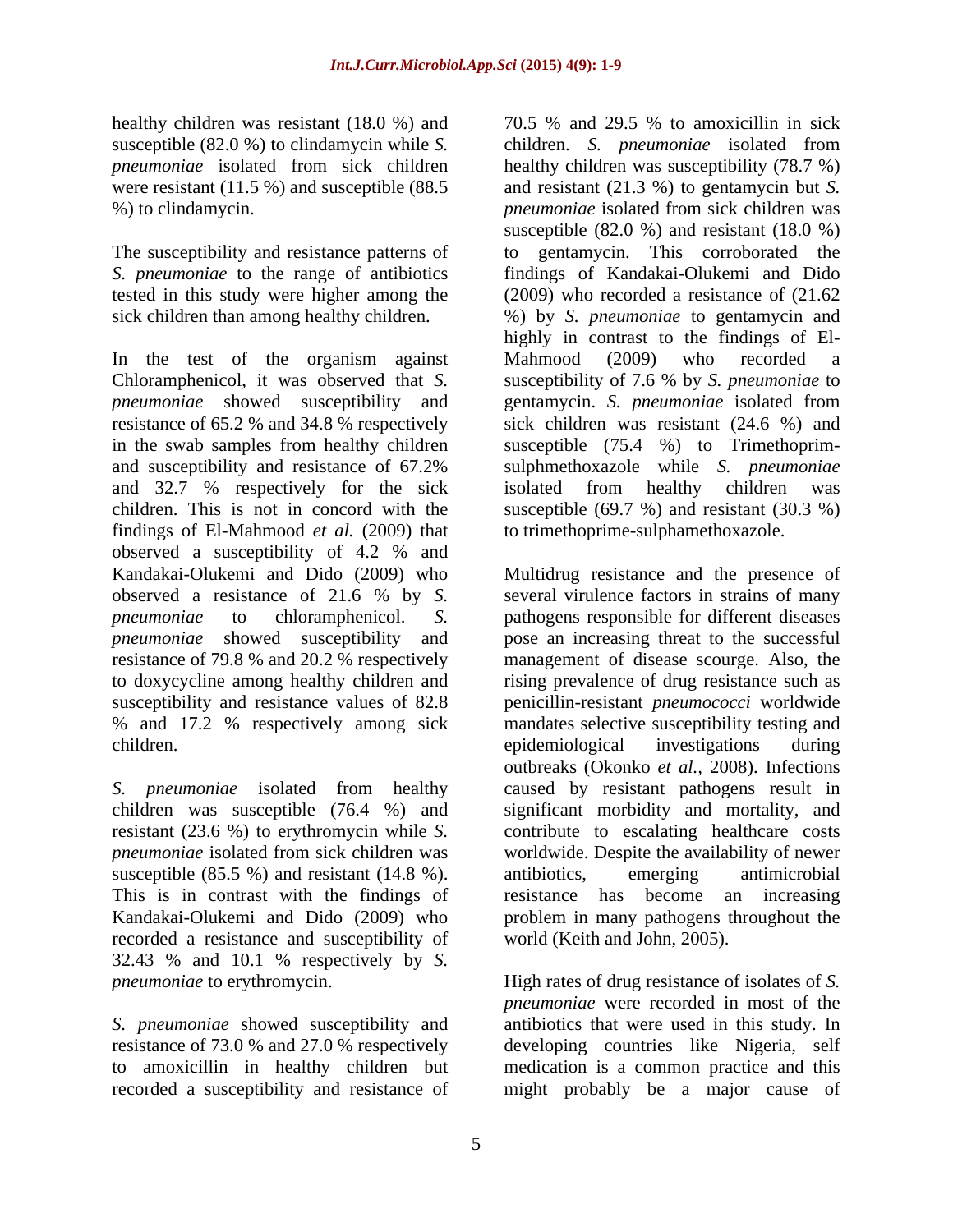antibiotic resistance in clinical isolates since Inappropriate practices like misuse and humans.

many infected people only think of going to practitioners can also lead to emergence of the hospitals or taking their children to the antibiotic resistant bacteria especially *S.*  hospital when self-medication fails. *pneumoniae* which is a normal flora of abuse of antibiotics and unskilled humans.

| Table.1 T<br>among male and female<br>r ne-<br>e carriage rate of Streptococcus pneumoniae a |  |
|----------------------------------------------------------------------------------------------|--|
| Enugu metropolis<br>hıldre:                                                                  |  |

|                            | S/N Sex<br>participants | Number of participants | Number<br>positive | Percentage carriage rate<br>(0) |
|----------------------------|-------------------------|------------------------|--------------------|---------------------------------|
|                            | Females                 | 196                    |                    | 54.5                            |
| $\overline{\phantom{a}}$ . | Males<br>Total          | 184<br>380             | 211                | 45.5                            |

# **Table.2** Carriage rate of *Streptococcus pneumoniae* among Sick and Healthy Children in Enugu Metropolis

| S/N | <b>Status of Participants</b> | <b>Number of Participants</b> | Number Positive | Percentage (%) |
|-----|-------------------------------|-------------------------------|-----------------|----------------|
|     |                               |                               |                 |                |
|     | Sick children                 | 200                           | 1/2             |                |
|     | Healthy children              | 1 X L<br>10 <sub>0</sub>      | $\Omega$        | $\sim$         |
|     | Total                         | 380                           | $\sqrt{111}$    |                |

**Table.3** Carriage rate of *Streptococcus pneumoniae* among Children in Enugu Metropolis According to Age Groups

| Age Group of Participants | <b>Number of Participants</b> | Number Positive | Percentage (%)       |
|---------------------------|-------------------------------|-----------------|----------------------|
|                           |                               |                 |                      |
| $\mathbf{I} - \mathbf{I}$ |                               |                 | 70.8                 |
|                           |                               |                 | 60.9                 |
|                           |                               |                 | 14. J                |
|                           |                               |                 | 49.5                 |
| Y-IU                      |                               |                 | 44.1                 |
| Total                     |                               | 211             | 555<br><u>-</u><br>- |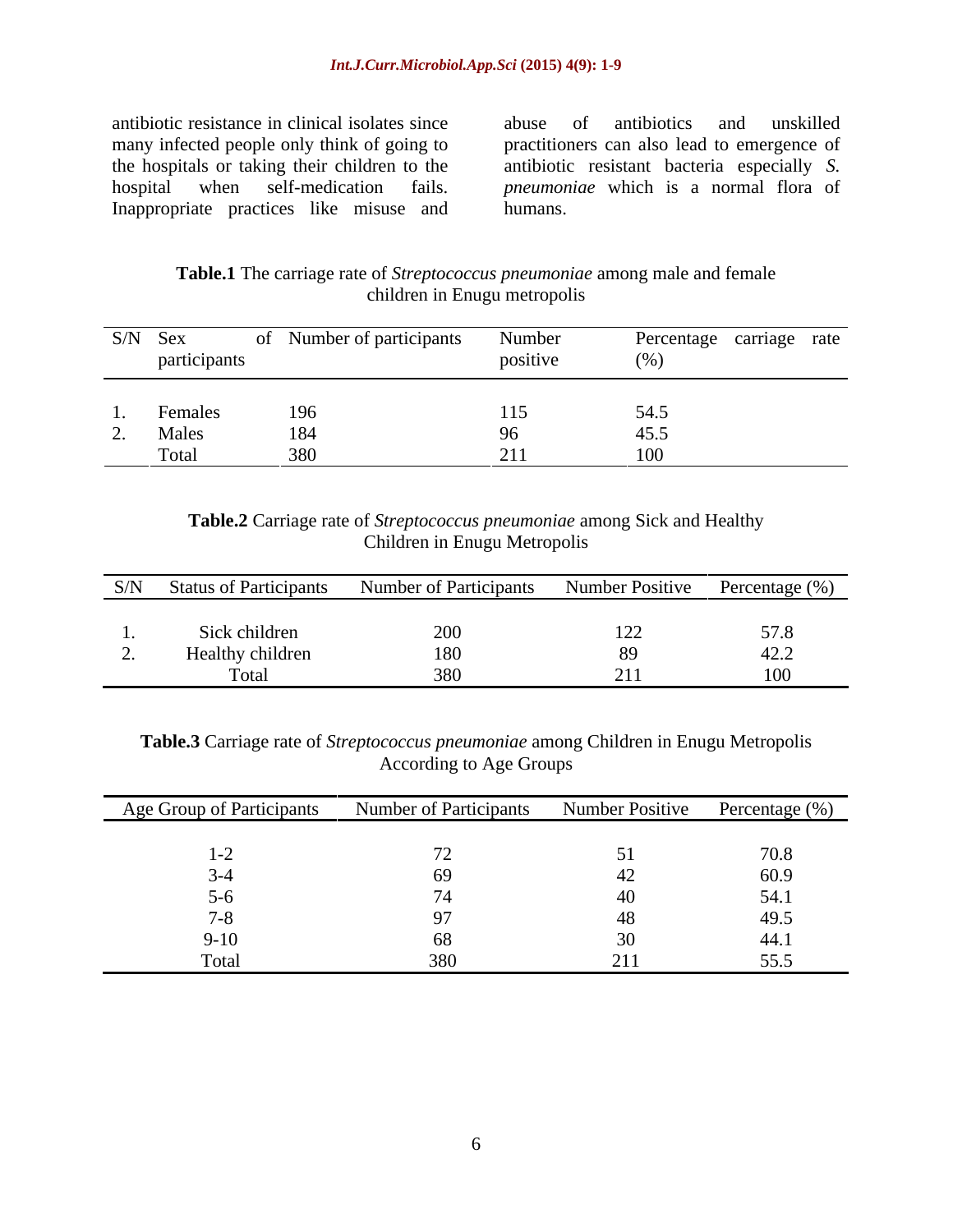|                                   | <b>Healthy Children</b> |                   | Sick Children      |                   |
|-----------------------------------|-------------------------|-------------------|--------------------|-------------------|
| Antibiotics Used                  | Susceptible<br>(% )     | Resistance<br>(%) | Susceptible<br>(%) | Resistance<br>(%) |
|                                   |                         |                   |                    |                   |
| Ciprofloxacin                     | 80(89.9)                | 9(10.1)           | 111(91.0)          | 11(9.0)           |
| Cefotaxime                        | 52(58.4)                | 37(41.6)          | 74 (60.7)          | 48(39.3)          |
| Clindamycin                       | 73(82.0)                | 16(18.0)          | 108(88.5)          | 14(11.5)          |
| Chloramphenicol                   | 58(65.2)                | 31(34.8)          | 82(67.2)           | 40(32.7)          |
| Doxycycline                       | 71(79.8)                | 18(20.2)          | 101(82.8)          | 21(17.2)          |
| Erythromycin                      | 68(76.4)                | 21(23.6)          | 104(85.5)          | 18(14.8)          |
| Leavofloxacin                     | 87(97.8)                | 2(2.2)            | 122(100)           | 0(0.0)            |
| Amoxicillin                       | 65(73.0)                | 24(27.0)          | 86(70.5)           | 36(29.5)          |
| Gentamycin                        | 70(78.7)                | 9(21.3)           | 100(82.0)          | 22(18.0)          |
| Trimethoprim-<br>sulphmethoxazole | 62(69.7)                | 27(30.3)          | 92(75.4)           | 30(24.6)          |

**Table.4** Antibiotic Resistance and Susceptibility Patterns to *S. pneumoniae* of Sick and Healthy Children

control measures can as well promote the drugs are capable of selection of resistant causing organism will enable health

organisms have been a problem with an increase in the incidence of methicillin *P. aeruginosa* (Suchitra and Lakshmidevi, 2009) and *S. pneumoniae*. These results

Expired antibiotics, self-medication, surveillance program to monitor microbial counterfeit drugs, inadequate hospital trends and antimicrobial resistance patterns development of resistance in clinical isolates high resistance rates could be antibiotic (Prescott *et al.,* 2005). According to Suchitra usage in the respective health institutions in and Lakshmidevi (2009), intensive medical Nigeria (Doughari *et al.,* 2005). Determining therapies and frequent use of antimicrobial the antimicrobial patterns of the disease microbial flora. The same institutions to restrict the use of Nosocomial infections due to resistant preventing the spread of drug resistance at in Nigeria. One of the explanations for these causing organism will enable health institutions to restrict the use of antimicrobials and take active measures in home and most especially in hospitals.

resistant *Staphylococcus aureus* (MRSA), In line with the assertions by Doughari *et al.* vancomycin resistant *Enterococcus* (VRE) (2005), the findings of this study have suggest that multi-drug resistance among antibiotic selection, for authorities involved clinical pathogens is common and in hospital formulary decisions, and in the significant in Nigeria and call for nationwide development of policies regarding antibiotic important implications for practicing with regard to empirical

7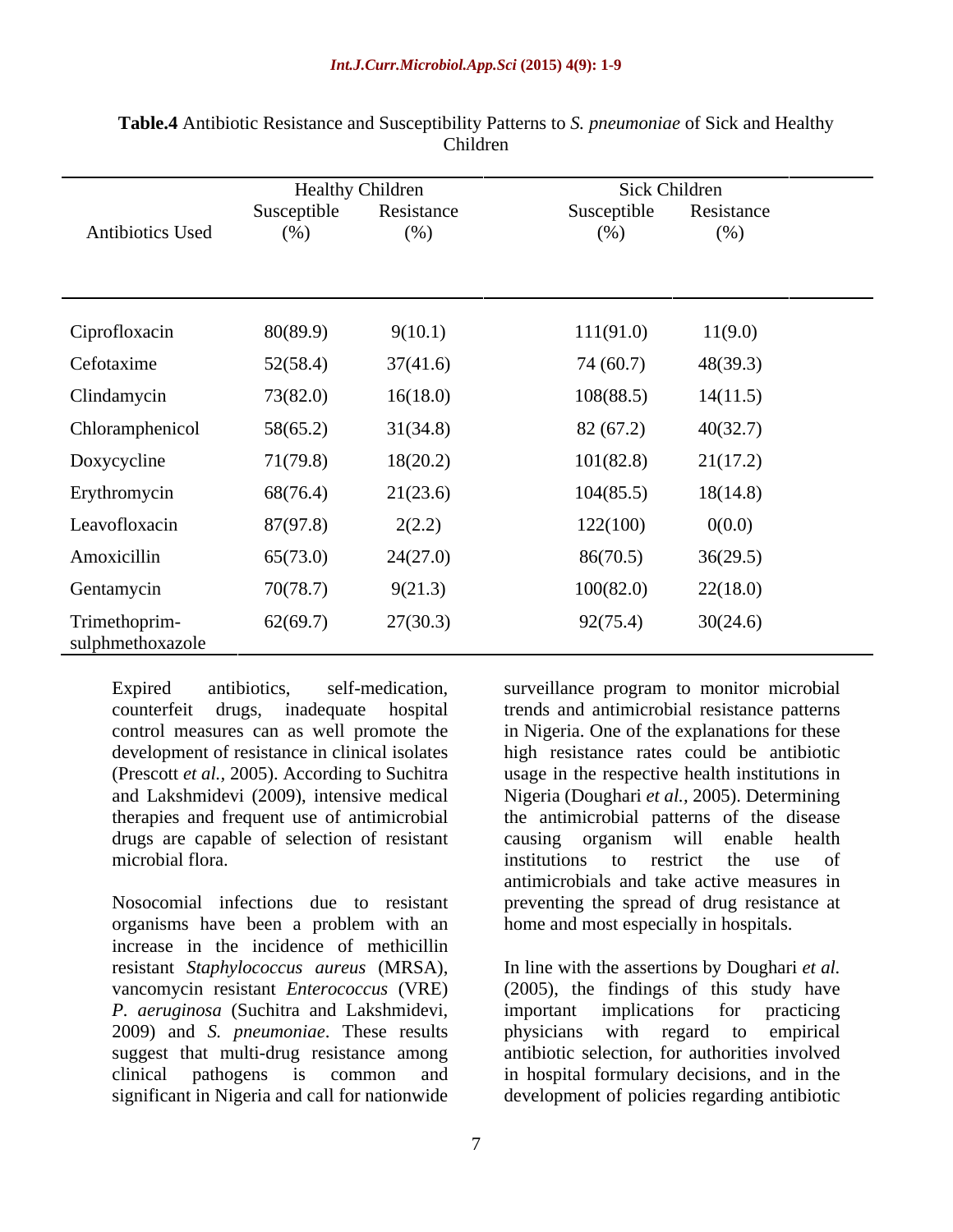utilization, infection control and public Christian, L., Coles, L., Jeevan, B., Subarna, healthcare towards children. Therefore, it is important for hospitals to improve the C.M., James, M.T. 2009. processes of care known to impact Nasopharyngeal carriage of S. nosocomial infection rates by ensuring adequate adherence to standard operating procedures to avoid the spread of the *Health*, 14(9): 1025–1033. pathogenic organism especially *S.*  Clinical and Laboratory Standards Institute, *pneumoniae* since it has been observed that resistance to drugs is worse with hospitalrelated pathogens. There is also a high need of sensitization among the general public and most especially mothers on the need for Courvalin, P., Weber, J.T. 2005. avoidance of drug abuse and misuse especially towards children. **Emerg.** *Emerg. Infect. Dis.,* 11: 791–797.

In conclusion, however, the judicious use of produced proposed produced produced produced produced produced produced produced produced produced produced produced produced produced produced produced produced produced produc antibiotics by health workers and efforts to control procurement and use of antibiotics officially in all localities in Nigeria will probably help to limit the increasing rates of Doughari, J.H. 2005. A comparative study drug resistance to pathogens especially *S. pneumoniae*. Therefore, it is of prime importance that all sectors (medicine, veterinary, horticulture, etc.) using *typhi* pp 1-15. M. Sc. Thesis Federal antibiotics cooperate to minimize the proliferation of resistant *S. pneumoniae* bacteria, which may more generally have  $1-4$ . important consequences for virulence El-Mahmood, A.M., Isa, H., Mohammed, evolution and disease control especially  $A_{1}$ , Tirmidhi,  $A_{1}B_{1}$ , 2010.

- 
- Cambridge University Press. 434 Pp.
- Chikere, C.B., Chikere, B.O., Omoni, V.T. disease. *Pediatr. Infect. Dis. J.,*<br>2008. Antibiogram of clinical 30(9): 759–763. doi: isolates from a hospital in Nigeria. *Afr. J. Biotechnol.,* 7(24): 4359 4363. Baughman, W.S., Facklam, R.R.,
- K., Joanne Katz1, Steven, C., Luke C.M., James, M.T. 2009. Nasopharyngeal carriage of *S. pneumoniae* among young children in rural Nepal. *Trop. Med. Int. Health,* 14(9): 1025–1033.
- 2005. Performance standards for antimicrobial susceptibility testing; fifteenth informational supplement. M100- S15. CLSI, Wayne, P.A.
- Courvalin, P., Weber, J.T. 2005. Antimicrobial drugs and resistance.
- Cunha, B.A. 2003. Penicillin resistance in pneumococcal= pneumonia: Antibiotics with low resistance potential are effective and pose less risk. *Postgrad. Med.*, 113: 42–54.
- on effects of crude extracts of some local medicinal plants and some selected antibiotics on *Salmonella*  University of Technology, Yola; Adamawa State, Nigeria. Yola. Pp.  $1 - 4$ .
- among children. Antimicrobial susceptibility of some **References** commonly used antibiotics at the Applebaum, P.C. 2002. Antimicrobial Nigeria. *J. Clin. Med. Res.,* 2(8): resistance in *Streptococcus*  A., Tirmidhi, A.B. 2010. respiratory tract pathogens to specialist hospital, Yola, Adamawa, 135–142.
- *pneumoniae:* an overview. *J. Clin.* Feng-ying C. Lin, Leonard E. Weisman, <br>*Infect Dis* 15:77.83 **Particular** Partin Azimi *et al.* 2009 *Infect. Dis.,* 15: 77–83 **Parvin** Azimi *et al.* 2009. Cheesbrough, M. 2006. District laboratory **Assessment of intrapartum antibiotic** practice in tropical countries. prophylaxis for the prevention of 2008. Antibiogram of clinical Feng-ying C. Lin, Leonard E. Weisman, Parvin Azimi *et al.* 2009. Assessment of intrapartum antibiotic early-onset Group B Streptococcal disease. *Pediatr. Infect. Dis. J.,* 30(9): 759 763. doi: 10.1097/INF.0b013e31821dc76f.
	- Hoffman, J., Cetron, M.S., Farley, M.M.,